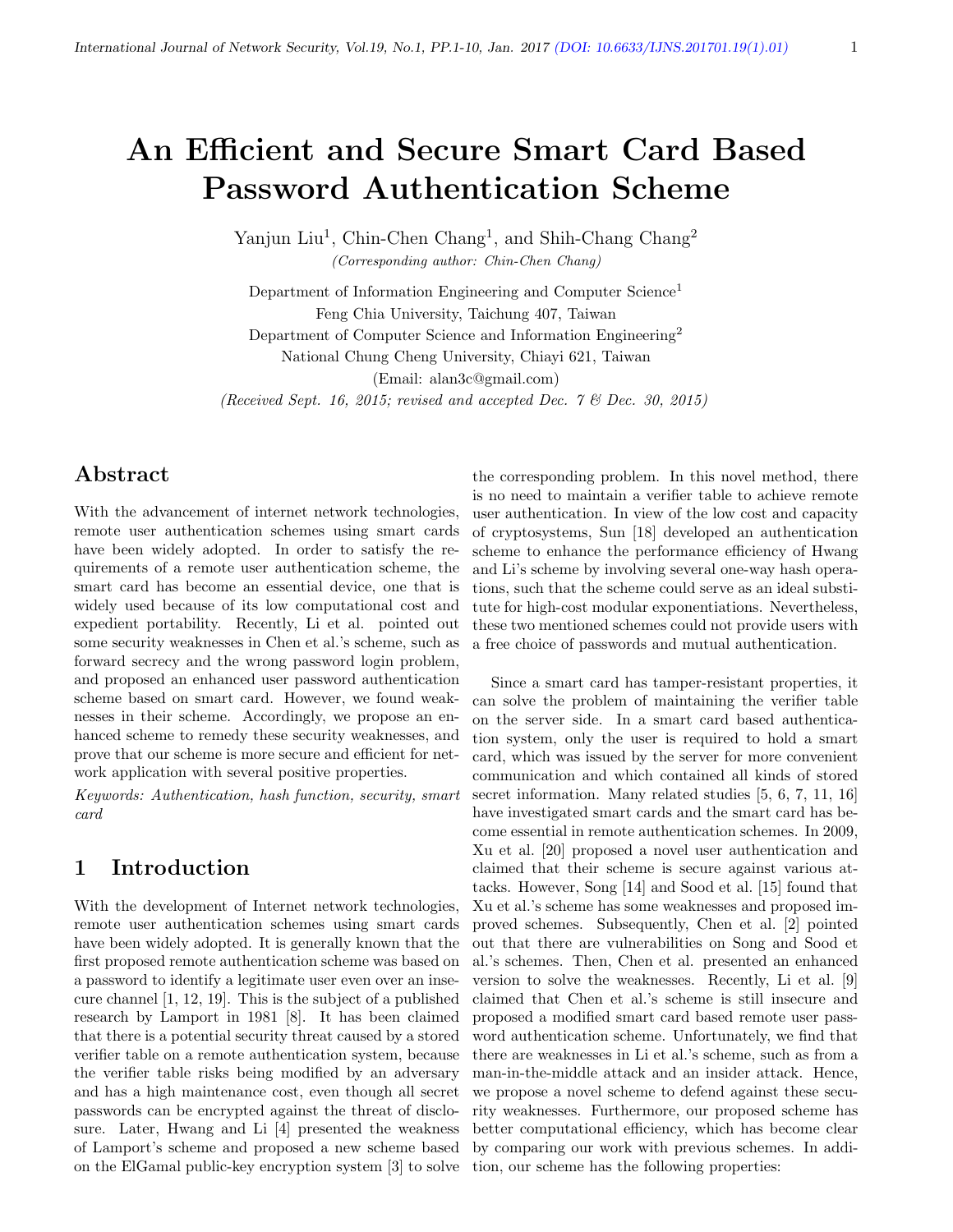- F1. Mutual authentication: Both the legal user and the remote server can authenticate each other successfully.
- F2. Session key agreement: The legal user and the remote server can negotiate a session key and utilize it to process subsequent communication.
- F3. Freely chosen and exchanged password: A legal user can freely choose and change the password.
- F4. Withstands a man-in-the-middle attack: Our scheme can withstand a man in the middle attack.
- F5. Withstands an insider attack: No adversary can present an insider attack.
- F6. Withstands a replay attack: No one can perform a replay attack.
- F7. Perfect forward secrecy: Even if an adversary can obtain contiguous knowledge of the long-term key, the adversary cannot derive previous session keys.
- F8. Satisfying known-key security: No one can utilize the secret information of a legal user to derive the session key.

The rest of this paper is organized as follows. In Section 2, we briefly review Li et al.'s smart-card-based password authentication scheme and Section 3 analyzes its weaknesses. In Section 4, we propose our scheme. Section 5 gives security and performance analyses of the proposed scheme. Finally, we present our conclusions in Section 6.

Table 1: The notations used in both Li et al.'s and our proposed schemes

| $U_i$             | The user $i$                                    |
|-------------------|-------------------------------------------------|
| S                 | The authentication server                       |
| $ID_i$            | The identity of the user $U_i$                  |
| $PW_I$            | The password of the user $U_i$                  |
| $\boldsymbol{x}$  | The master secret key of the server $S$         |
| $T_i$             | The timestamp of the user $U_i$                 |
| $T_i'$            | The time of receiving the login request message |
| $T_s$             | The timestamp of the server $S$                 |
| $\overline{T'_s}$ | The time of receiving the mutual authentica-    |
|                   | tion message                                    |
| $\Delta T$        | A valid time threshold                          |
| $h(\cdot)$        | A collision-free one-way hash function          |
|                   | The message concatenation operation             |
| $\oplus$          | The bitwise XOR operation                       |
| sk                | The shared session key                          |

### 2 Review of Li et al.'s Scheme

In this section, we briefly review Li et al.'s smart card based password authentication scheme [9] before demonstrating its weaknesses. Their scheme is an improvement of Chen et al.'s scheme [2] and the security depends on the hardness of solving the discrete logarithm problem [13].

The notations used in both Li et al.'s and our proposed schemes are listed in Table 1.

Their scheme involves two parties, i.e., the user  $U_i$  and the server  $S$ , to communicate with each other to perform the following four phases: (1) The registration phase; (2) the login phase; (3) the authentication phase; and (4) the password change phase. Since the security basis of their scheme is the discrete logarithm problem, the server S needs to initialize some parameters before the registration phase. The server  $S$  selects two large prime numbers  $p$  and q that satisfy  $p = 2q+1$ , the master secret key  $x \in Z_q^*$  ( $Z_q$ denotes the ring of integers modulo q and  $Z_q^*$  denotes the multiplicative group of  $Z_q$ ), and a collision-free one-way hash function  $h(\cdot)$ . Then, the four phases are executed as follows and are illustrated in Figure 1.

#### 2.1 Registration Phase

- **Step 1.** The user  $U_i$  selects his/her identity  $ID_i$  and password  $PW_i$  and submits them to the server S for registration over a secure channel.
- Step 2. The server S computes two parameters:  $A_i = h(ID_i \parallel PW_i)^{PW_i} \bmod p$  and  $B_i =$  $h(ID_i)^{(x+PW_i)} \bmod p.$
- **Step 3.** The server S stores the data  $\{A_i, B_i, h(\cdot), p, q\}$ on a new smart card and issues the smart card to the user  $U_i$  over a secure channel.

### 2.2 Login Phase

- **Step 1.** The user  $U_i$  inserts his/her smart card into a card reader and inputs his/her identity  $ID_i$  and password  $PW_i$ .
- **Step 2.** The smart card computes  $A_i^* = h(ID_i \parallel$  $PW_i)^{PW_i}$  mod p and examines whether  $A_i^*$  is equal to  $A_i$ . If the equation holds, the smart card continues to perform Step 3; otherwise, the smart card terminates this session.
- **Step 3.** The smart card randomly selects a number  $\alpha \in R$  $Z_q^*$  and computes the following parameters:

$$
C_i = B_i/h(ID_i)^{PW_i} \mod p,
$$
  
\n
$$
D_i = h(ID_i)^{\alpha} \mod p,
$$
  
\n
$$
M_i = h(ID_i || C_i || D_i || T_i),
$$

where  $T_i$  is the current timestamp of the user  $U_i$ .

Step 4. The smart card sends the login request message  $\{ID_i, D_i, M_i, T_i\}$  to the server S.

#### 2.3 Authentication Phase

**Step 1.** The server S verifies whether  $ID_i$  is valid and  $T_i' - T_i \leq \Delta T$ , where  $T_i'$  is the time of receiving the login request message and  $\Delta T$  is a valid time threshold. If both conditions are true, the server S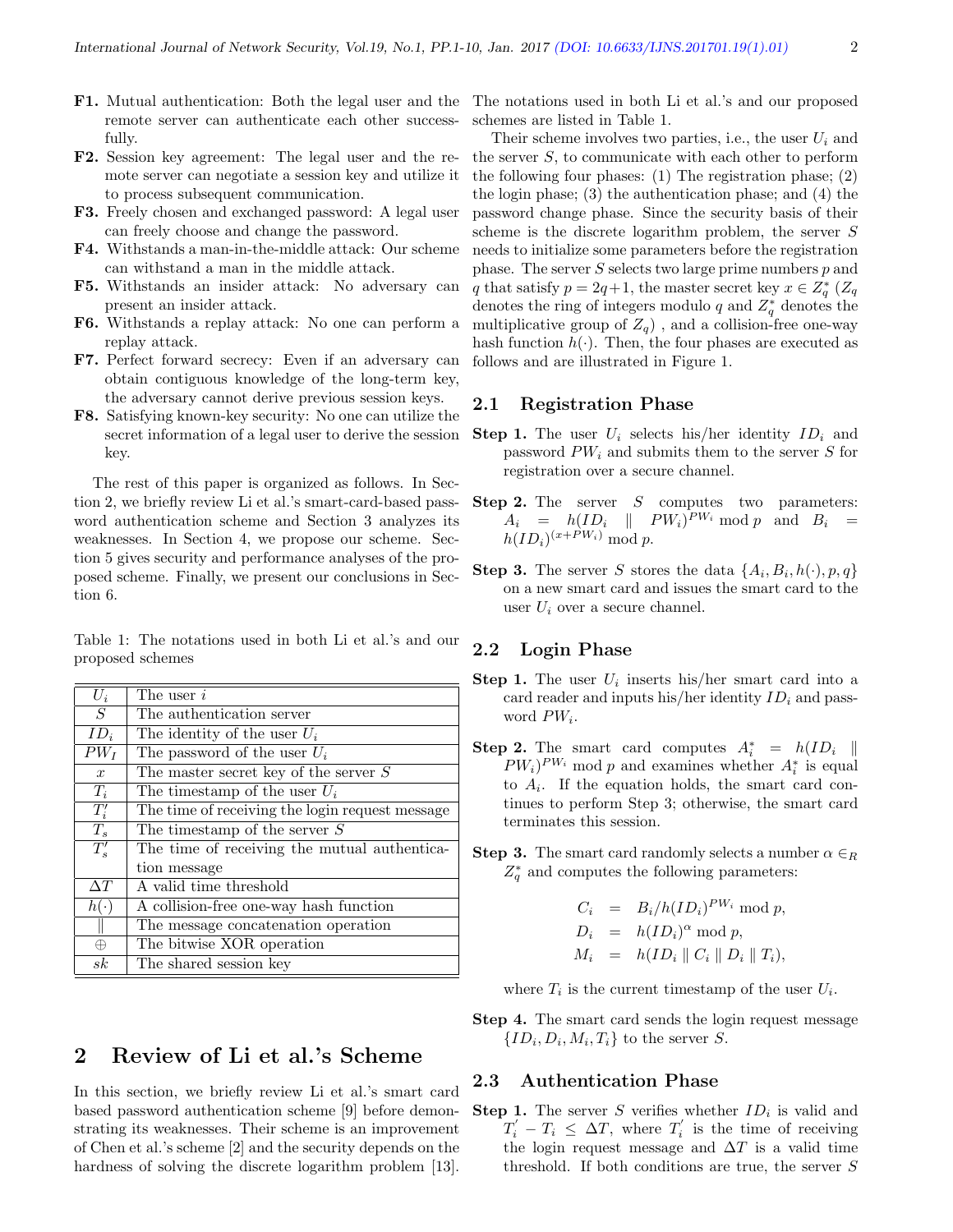

Figure 1: Li et al.'s scheme

continues to execute Step 2; otherwise, the server S Step 6. The user  $U_i$  computes two parameters:  $sk' =$ rejects the login request.

- **Step 2.** The server S computes two parameters:  $C_i' =$  $h(ID_i)^x \bmod p$  and  $M'_i = h(ID_i \parallel C'_i \parallel D_i \parallel T_i)$ Then, the server S compares whether  $M_i^{'}$  equals  $M_i$ . If they are equal, the server  $S$  confirms that the user  $U_i$  is valid and the login request is accepted; otherwise, the login request is rejected.
- **Step 3.** The server S randomly selects a number  $\beta \in_R$  $Z_q^*$  and computes the following parameters:

$$
V_i = h(ID_i)^{\beta} \mod p,
$$
  
\n
$$
sk = D_i^{\beta} \mod p,
$$
  
\n
$$
M_s = h(ID_i || C_i' || V_i || sk || T_s),
$$

where  $T_s$  is the current timestamp of the server S.

- **Step 4.** The server  $S$  sends the mutual authentication message  $\{ID_i, V_i, M_s, T_s\}$  to the user  $U_i$ .
- **Step 5.** Upon receiving the message  $\{ID_i, V_i, M_s, T_s\},\$ the user  $U_i$  checks the validity of  $ID_i$  and whether  $T_s' - T_s \leq \Delta T$ , where  $T_s'$  is the time of receiving the mutual authentication message. If both of them hold, the user  $U_i$  continues to perform Step 6; otherwise, the user  $U_i$  terminates this connection.
- $V_i^{\alpha} \bmod p$  and  $M_s' = h(ID_i \parallel C_i \parallel V_i \parallel sk' \parallel T_s)$ . Then, the user  $U_i$  checks whether  $M'_s$  equals  $M_s$ . If they are equal, the validity of the server  $S$  is authenticated; otherwise, the session is terminated.
- **Step 7.** The user  $U_i$  and the server S construct a shared session key  $sk = h(ID_i)^{\alpha\beta} \text{ mod } p$  to ensure the secret communication.

#### 2.4 Password Change Phase

- **Step 1.** The user  $U_i$  inserts his/her smart card into a card reader, enters his/her old identity  $ID_i$  and password  $PW_i$ , and requests to change the password.
- **Step 2.** The smart card computes  $A_i^* = h(ID_i \parallel$  $PW_i)^{PW_i}$  mod p and checks whether  $A_i^*$  equals  $A_i$ that is stored in the smart card. If the equation holds, the user  $U_i$  submits the new password  $PW_i^{new}$ ; otherwise, the smart card rejects the password change request.
- **Step 3.** The smart card computes  $A_i^{new}$  =  $h(ID_i \parallel P W^{new}_{i})^{PW^{new}} \text{mod } p \text{ and } B^{new}_{i} =$  $B_i \cdot h(\overline{ID}_i)^{PW_i^{new}}/h(\overline{ID}_i)^{PW_i} \text{ mod } p.$  Then, the smart card replaces  $A_i$  and  $B_i$  with  $A_i^{new}$  and  $B_i^{new}$ , respectively.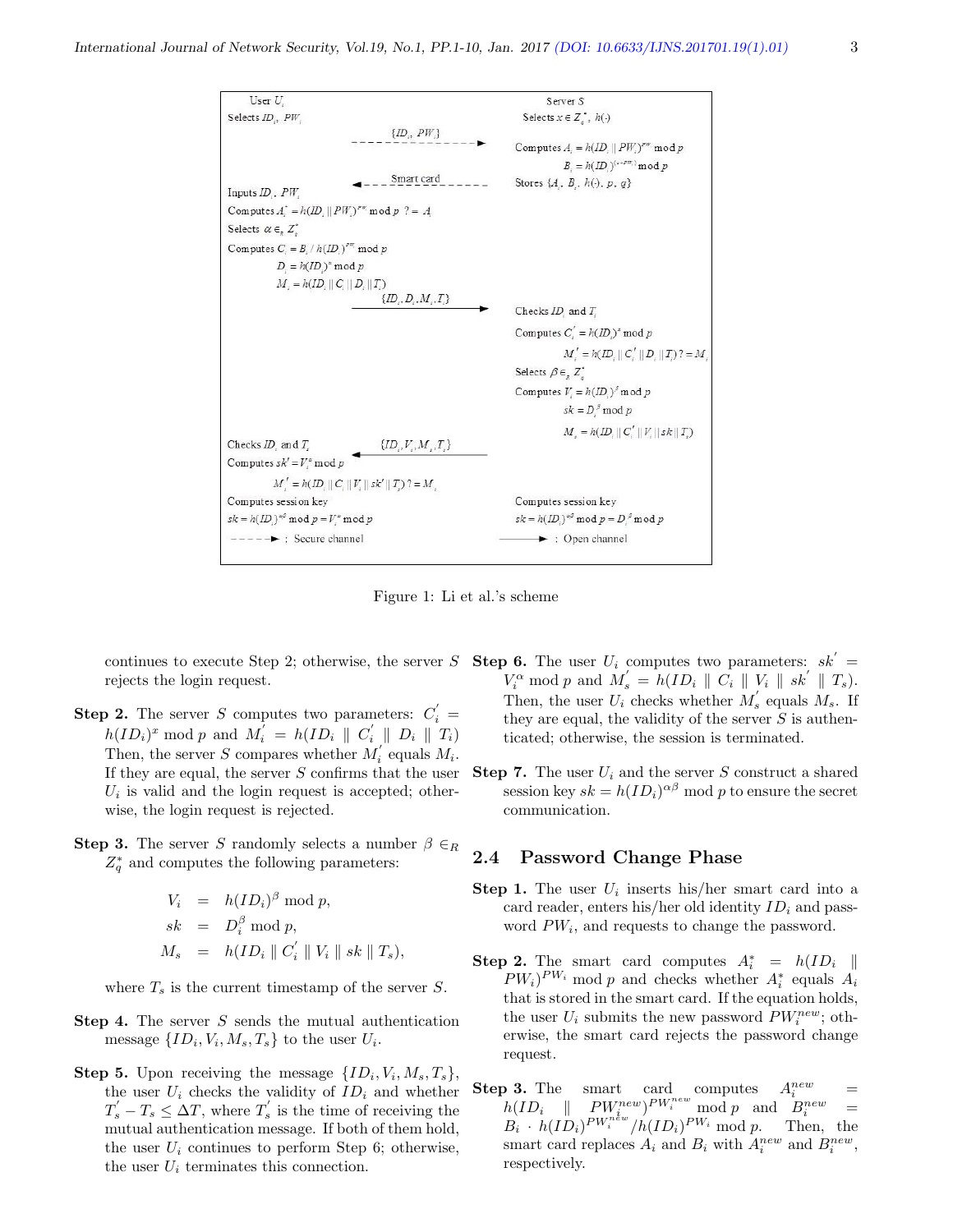### **3** Weaknesses of Li et al.'s Scheme step 7. The user  $U_i$  first checks the validity of  $ID_i$

Li et al.'s scheme [9] can correct the design flaws of Chen et al.'s scheme [2], such as by ensuring perfect forward secrecy, quickly detecting the wrong password via the smart card without interacting with the server in the login phase, and provides a friendly and efficient password change. Additionally, Li et al. claimed that their scheme is very secure and can resist various types of attacks. We found, however, that Li et al.'s scheme cannot withstand a man-in-the-middle attack or an insider attack. In addition, the use of modulus exponential operations incurs a considerable computational cost. The details of these weaknesses are discussed below.

#### 3.1 Man-in-the-middle Attack

Li et al.'s scheme is vulnerable to a man-in-the-middle attack. Suppose that there exists an attacker  $U_E$  between the user  $U_i$  and the server S. The attacker  $U_E$  can intercept the login request message and the mutual authentication message transmitted between the user  $U_i$  and the server  $S$ , and then modify these messages.  $U_E$  can act as the user  $U_i$  to communicate with the server S and act as the server S to communicate with the user  $U_i$  without detection. This type of attack can be described as follows:

- **Step 1.** In the login phase, the user  $U_i$ 's smart card sends the login request message  $\{ID_i, D_i, M_i, T_i\}$  to the server  $S$ . The attacker  $U_E$  intercepts this message.
- **Step 2.** Since  $M_i = h(ID_i \parallel C_i \parallel D_i \parallel T_i)$ , the attacker  $U_E$  uses the intercepted values of  $ID_i, D_i, T_i$ , and  $M_i$  to guess  $C_i$  Due to the fact that  $C_i$  =  $B_i/h(ID_i)^{PW_i} \mod p = h(ID_i)^x \mod p$  would remain the same in different sessions of the user  $U_i$ and the server  $S$ , the attacker  $U_E$  can easily determine the value of  $C_i$ .
- **Step 3.** The attacker  $U_E$  generates  $D_E = h(ID_i)^e$  and computes  $M_E = h(ID_i || C_i || D_E || T_E)$ . After that,  $U_E$  sends  $\{ID_i, D_E, M_E, T_E\}$  to the server S.
- **Step 4.** The server S first checks the validity of  $ID_i$  and  $T_E$ , and then computes  $C_i' = h(ID_i)^x \mod p$  and  $M_{E}^{'} = h(ID_i \parallel C_i^{'} \parallel D_E \parallel T_E)$  Afterwards, the server S compares whether  $M'_E$  equals  $M_E$ . If they are equal, the server S believes that the attacker  $U_E$  is authenticated as the user  $U_i$ .
- **Step 5.** The server S computes  $V_i = h(ID_i)^\beta \text{ mod } p$ ,  $sk = D_E^{\beta} \mod p = h(ID_i)^{e\beta} \mod p$ , and  $M_s =$  $h(ID_i \parallel \overline{C'_i} \parallel V_i \parallel sk \parallel T_s)$ , then sends the mutual authentication message  $\{ID_i, V_i, M_s, T_s\}$  to the user  $U_i$ . The attacker  $U_E$  intercepts this message.
- **Step 6.** The attacker  $U_E$  generates  $V_E = h(ID_i)^e$ ,  $sk_E = V_E \cdot D_i = h(ID_i)^{e\alpha} \text{ mod } p \text{ and } M''_E = h(ID_i ||)$  $C_i' \parallel V_E \parallel sk_E \parallel T_E'.$  After that,  $U_E$  sends  $\{ {ID_i},{V_E},{M_E^''},{T_E'} \}$  to the user  $U_i$ .

and  $T'_E$ , and then computes  $sk' = V_E^{\alpha} \mod p =$  $h(ID_i$ <sup> $e\alpha$ </sup> mod p and  $M_E^{\prime\prime\prime} = h(ID_i \parallel \overline{C_i} \parallel V_E \parallel$  $sk'$  |  $T'_E$ ) Afterwards, the user  $U_i$  checks whether  $M_E^{\prime\prime\prime}$  equals  $M_E^{\prime\prime}$ . If they are equal, the user  $U_i$  believes that the attacker  $U_E$  is authenticated as the server S.

After performing the authentication phase, the user  $U_i$ believes that the attacker  $U_E$  is the server S and the server S believes that the attacker  $U_E$  is the user  $U_i$ . Moreover, user  $U_i$  and the server S trust that they have established a common session key. However, server  $S$  and the attacker  $U_E$  share a session key  $sk = h(ID_i)^{e\beta} \text{ mod } p$ ; and user  $U_i$  and the attacker  $U_E$  share another session key  $sk'$  =  $h(ID_i)^{e\alpha} \mod p$ . Consequently, Li et al.'s scheme cannot prevent a man-in-the-middle attack.

#### 3.2 Insider Attack

If server S directly obtains user  $U_i$ 's password  $PW_i$ , an insider attack takes place when an intruder steals  $PW_i$ from S. In Li et al.'s scheme, the user  $U_i$  selects their password  $PW_i$  and submits it to the server S for registration over a secure channel. Therefore, server S can obtain the user  $U_i$ 's password  $PW_i$  and cannot withstand an insider attack.

#### 3.3 Computational Inefficiency

From Li et al.'s scheme, we can see that it uses too many modulus exponential operations, which can incur unnecessary overhead. The computational cost in the login and authenticated phases are  $3E + 1M + 3H$  and  $4E + 4H$ , respectively, where E is modulus exponential operations, M is multiplication/division operations, and  $H$  is hashing operations. Li et al. claimed that although their scheme requires a higher computational cost, it can achieve higher security and usability compared with other related schemes. Unfortunately, this is not true according to the discussion in Subsections 3.1 and 3.2. In fact, the modulus exponential operations can be replaced with other appropriate operations to reduce the computational cost.

### 4 Our Proposed Scheme

To overcome the aforementioned weaknesses, we propose a novel smart card based password authentication scheme, which is secure and more efficient. By using the combination of collision-free one-way hash functions, bitwise XOR  $(\oplus)$  and concatenation  $(\parallel)$  operations instead of modulus exponential operations, our proposed scheme can significantly enhance computational efficiency while satisfying various security requirements. Our proposed scheme consists of four phases: (1) The registration phase; (2) the login phase; (3) the authentication phase; and (4) the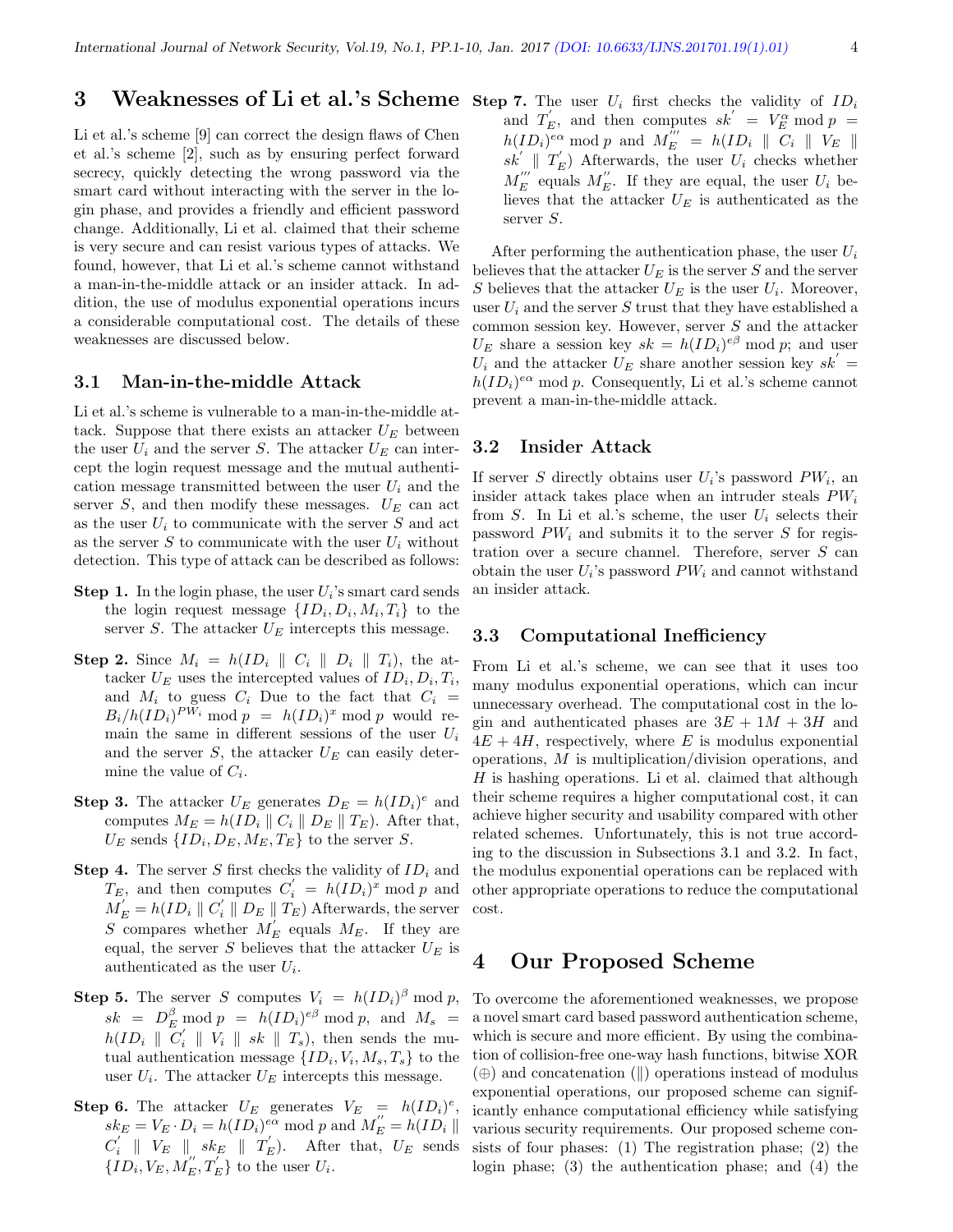password change phase. In the following, we will describe the proposed scheme in detail.

#### 4.1 Registration Phase

At the beginning of our proposed scheme, the server S selects the master secret key  $x$  and a collision-free oneway hash function  $h(\cdot)$ . Then, the user  $U_i$  registers to the server S by the way below:

**Step 1.** The user  $U_i$  first selects his/her identity  $ID_i$ , password  $PW_i$ , and a random number  $r$ , and then computes  $h(r \parallel PW_i)$ .  $U_i$  submits  $\{ID_i, h(r) \parallel$  $PW_i$ } to the server S for registration over a secure channel.

**Step 2.** The server S computes the following parameters:

$$
A_i = h(ID_i \oplus x) \parallel h(x),
$$
  
\n
$$
B_i = A_i \oplus h(r \parallel PW_i),
$$
  
\n
$$
C_i = h(A_i \parallel ID_i \parallel h(r \parallel PW_i)).
$$

- **Step 3.** The server S stores the data  ${B_i, C_i, h(\cdot)}$  on a new smart card and issues the smart card to the user  $U_i$  over a secure channel.
- **Step 4.** The user  $U_i$  stores the random number r into the smart card.

The registration phase is depicted in Figure 2.

#### 4.2 Login Phase

This phase is invoked whenever the user  $U_i$  wants to login to the server S. The steps of this phase are conducted as follows:

- **Step 1.** The user  $U_i$  inserts his/her smart card into a card reader and inputs his/her identity  $ID_i$  and password  $PW_i$ .
- Step 2. The smart card first computes two parameters:  $A_i' = B_i \oplus h(r \parallel PW_i)$  and  $C_i' = h(A_i' \parallel ID_i \parallel h(r \parallel$  $PW_i$ ). Then, the smart card examines whether  $C_i$ is equal to  $C_i$ . If the equation holds, the smart card continues to perform Step 3; otherwise, the smart card terminates this session.
- Step 3. The smart card randomly selects a number  $\alpha$ and computes the following parameters:

$$
D_i = h(ID_i \oplus \alpha),
$$
  

$$
E_i = A_i' \oplus \alpha \oplus T_i,
$$

where  $T$  is the current timestamp of the user  $U_i$ .

Step 4. The smart card sends the login request message  $\{ID_i, D_i, E_i, T_i\}$  to the server S.

#### 4.3 Authentication Phase

After completing this phase, the user  $U_i$  and the server S can mutually authenticate each other and establish a shared session key for the subsequent secret communication. The steps of this phase are shown as follows:

**Step 1.** The server S verifies whether  $ID_i$  is valid and  $T_i' - T_i \leq \Delta T$ , where  $T_i'$  is the time of receiving the login request message and  $\Delta T$  is a valid time threshold. If both conditions are true, the server S continues to execute Step 2; otherwise, the server S rejects the login request.

Step 2. The server S computes the following parameters:

$$
A_i = h(ID_i \oplus x) \parallel h(x),
$$
  
\n
$$
\alpha' = E_i \oplus A_i \oplus T_i,
$$
  
\n
$$
D_i' = h(ID_i \oplus \alpha').
$$

Then, the server S compares whether  $D_i$ <sup>'</sup> equals  $D_i$ . If they are equal, the server  $S$  confirms that the user  $U_i$  is valid and the login request is accepted; otherwise, the login request is rejected.

**Step 3.** The server S randomly selects a number  $\beta$  and computes the following parameters:

$$
F_i = h(ID_i \oplus \beta),
$$
  
\n
$$
G_i = A_i \oplus \beta \oplus T_s,
$$

where  $T_s$  is the current timestamp of the server S.

- **Step 4.** The server  $S$  sends the mutual authentication message  $\{F_i, G_i, T_s\}$  to the user  $U_i$ .
- **Step 5.** Upon receiving the message  $\{F_i, G_i, T_s\}$ , the user  $\overline{U}_i$  checks the validity of  $T_s$ . If  $T_s' - T_s \leq \Delta T$ , where  $T_s$  is the time of receiving the mutual authentication message, the user  $U_i$  continues to perform Step 6; otherwise, the user  $U_i$  terminates this connection.
- **Step 6.** The user  $U_i$  computes  $\beta' = G_i \oplus A_i' \oplus T_s$  and  $F'_{i} = h(ID_{i} \oplus \beta')$ , and then checks whether  $F'_{i}$  equals  $F_i$ . If they are equal, the validity of the server S is authenticated; otherwise, the session is terminated.
- **Step 7.** The user  $U_i$  and the server S construct a shared session key  $sk = h(\alpha \parallel \beta' \parallel h(A_i' \oplus ID_i)) = h(\alpha' \parallel$  $\beta \parallel h(A_i \oplus ID_i)$  to ensure the secret communication.

The login and authentication phases are shown in Figure 3.

#### 4.4 Password Change Phase

**Step 1.** The user  $U_i$  inserts his/her smart card into a card reader, enters his/her old identity  $ID_i$  and password  $PW_i$ , and requests to change the password.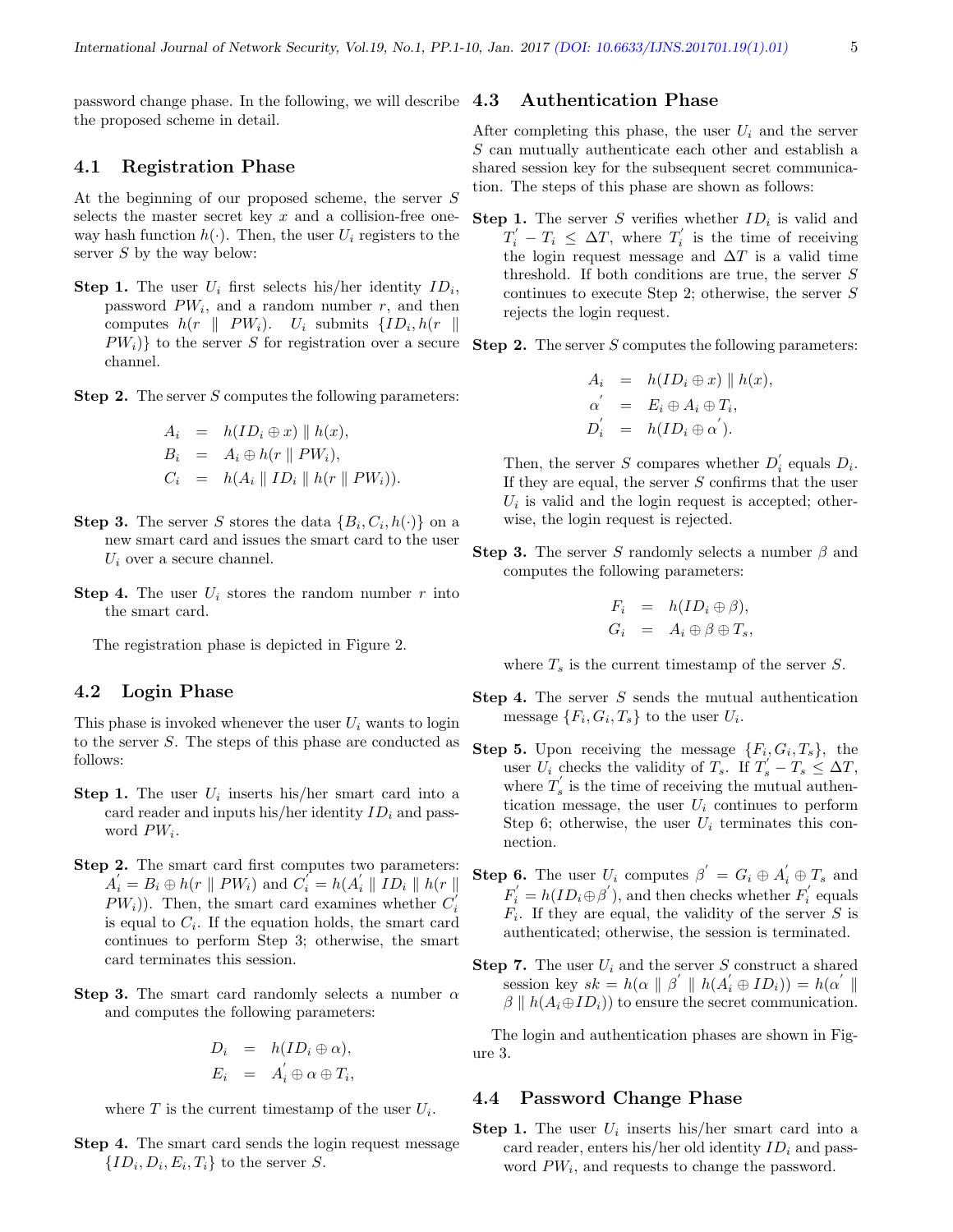





Figure 3: Login and authentication phases of our proposed scheme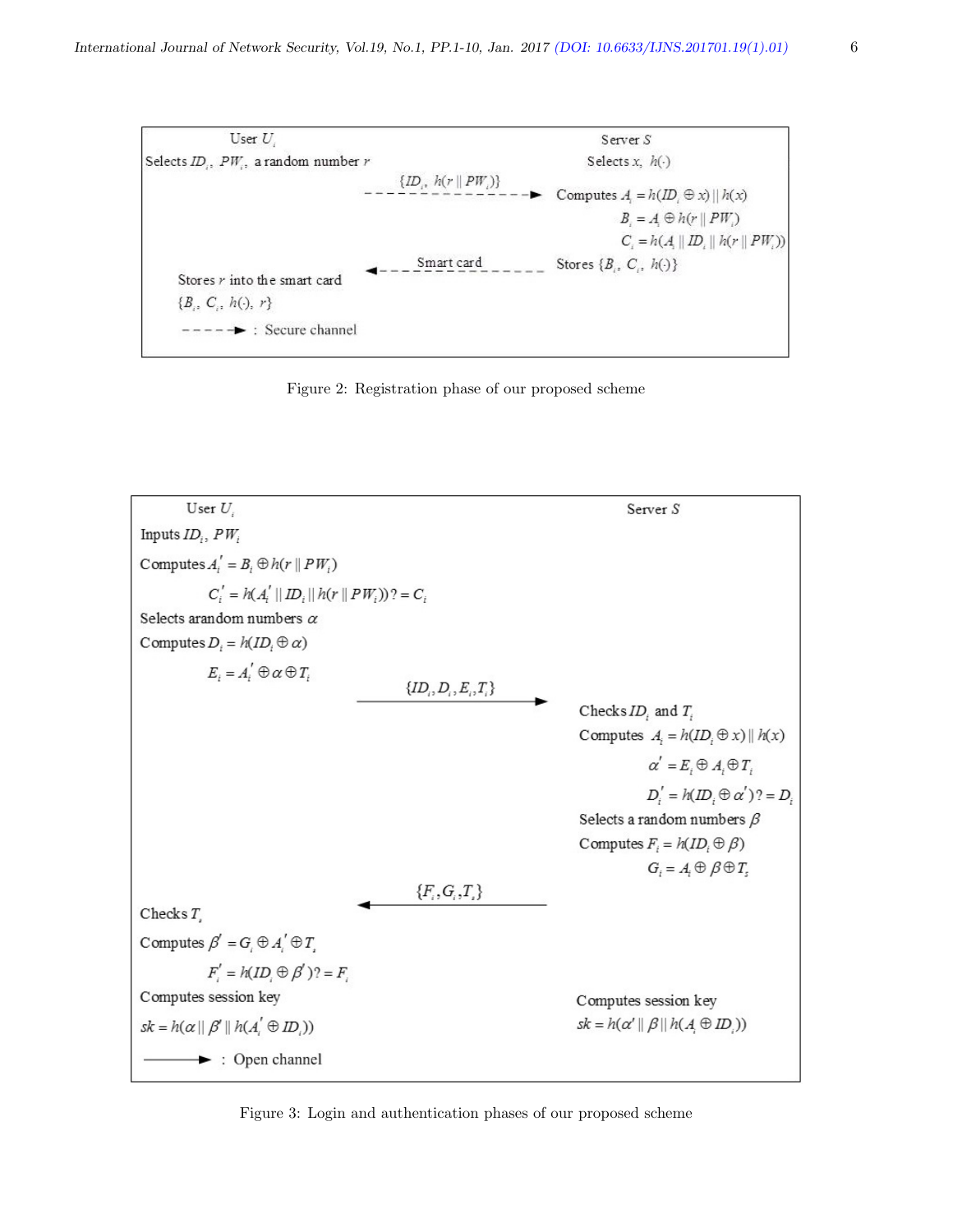- **Step 2.** The smart card computes  $A_i^* = B_i \oplus h(r \parallel PW_i)$ and  $C_i^* = h(A_i^* \parallel ID_i \parallel h(r \parallel PW_i)),$  and then checks whether  $C_i^*$  equals  $C_i$  that is stored in the smart card. If the equation holds, the user  $U_i$  submits the new password  $PW_i^{new}$ ; otherwise, the smart card rejects the password change request.
- **Step 3.** The smart card computes  $B_i^{new} = A_i^* \oplus h(r \parallel$  $PW_i^{new}$  and  $C_i^{new} = h(A_i^* \parallel ID_i \parallel h(r \parallel PW_i^{new})$ . Then, the smart card replaces  $B_i$  and  $C_i$  with  $B_i^{new}$ and  $C_i^{new}$ , respectively.

## 5 Analysis of the Proposed Scheme

In this section, we analyze the security and performance of our proposed scheme and make comparisons with other related works.

#### 5.1 Functionality and Security Analyses

#### 5.1.1 Mutual Authentication

Our proposed scheme can achieve mutual authentication such that the user and the server can successfully verify the validity of each other. In Step 2 of the authentication phase, the server S computes  $D_i' = h(ID_i \oplus \alpha'),$  and then compares whether  $D_i$  equals  $D_i$  that was sent by the user  $U_i$ . If they are equal, the server S confirms that user  $U_i$  is valid. On the other hand, in Step 6 of the authentication phase, user  $U_i$  computes  $F'_i = h(ID_i \oplus \beta'),$ and then checks whether  $F_i'$  equals  $F_i$  that was sent by the server S. If they are equal, the validity of the server S is authenticated.

#### 5.1.2 Session Key Agreement

After achieving mutual authentication, the user and the server must negotiate a common session key, which is used to encrypt the data transmitted between the user and the server in the subsequent confidential communications. In our proposed scheme, the user and the server share the session key  $sk = h(\alpha \parallel \beta' \parallel h(A_i \oplus ID_i)) = h(\alpha' \parallel \beta \parallel$  $h(A_i \oplus ID_i)$  at the end of the authentication phase.

#### 5.1.3 Freely Chosen and Exchanged Password

Our proposed scheme allows each user to choose their password in the registration phase so that users can easily remember their passwords. In addition, each user can change their password in the password change phase. If user  $U_i$  wants to update their password, the smart card checks the validity of the old password by comparing whether  $C_i^*$  equals  $C_i$ . If so, user  $U_i$  submits the new password  $PW_i^{new}$ . The smart card uses  $PW_i^{new}$  to compute  $B_i^{new}$  and  $C_i^{new}$ , and then replaces  $B_i$  and  $C_i$  with  $B_i^{new}$  and  $C_i^{new}$ , respectively. The password change phase is friendly and efficient since the smart card can complete to derive the previous session key sk, they must know  $\alpha$ 

both the tasks of verification of old passwords and updating of new passwords. Thus, the user does not need to communicate with the server to change the password.

#### 5.1.4 Withstanding a Man-in-the-middle Attack

Assume that there exists an attacker  $U_E$  between the user  $U_i$  and the server S. In the login phase, the attacker  $U_E$ can intercept the login request message  $\{ID_i, D_i, E_i, T_i\}$ and attempts to forge it to act as user  $U_i$ . However,  $U_E$ cannot get  $A'_i$  and  $\alpha$  from the intercepted message. So, if  $U_F$  generates a fake  $E_i$  and sends it to the server S, S can check that  $D_i$  is not equal to the received  $D_i$  and concludes that  $U_E$  is not a valid user. On the other hand, the attacker  $U_E$  can intercept the mutual authentication message  $\{F_i, G_i, T_s\}$  and wants to forge it to act as the server S. Similarly, because  $U_E$  cannot obtain  $A_i$  and  $\beta$ , the user  $U_i$  will not be mislead by the forged  $F_i'$  and concludes that  $U_E$  is not a valid server. Therefore, attacker  $U<sub>E</sub>$  cannot modify the messages to pass the login and the authentication phases. This indicates that our proposed scheme can prevent a man-in-the-middle attack.

#### 5.1.5 Withstanding an Insider Attack

In the registration phase, the user conceals the password in a ciphertext from the server to resist an insider attack. More specifically, user  $U_i$  first selects their password  $PW_i$ and a random number r, and then submits  $h(r \parallel PW_i)$ to the server S for registration over a secure channel. As a result, server S cannot get the correct password  $PW_i$ and an insider attack will not occur.

#### 5.1.6 Withstanding Replay Attack

A replay attack means a malicious intruder repeats or delays valid transmitted messages without detection. Our proposed scheme can resist a replay attack by utilizing timestamps in the login and authentication phases. In Step 4 of the login phase, the smart card adds the timestamp  $T_i$  into the login request message  $\{ID_i, D_i, E_i, T_i\}$ and sends it to the server S. Meanwhile, in Step 4 of the authentication phase, the server  $S$  puts the timestamp  $T_s$ into the mutual authentication message  $\{F_i, G_i, T_s\}$  and conveys it to the user  $U_i$ . Therefore, the user  $U_i$  and the server S can verify the occurrence of a replay attack by checking timestamps  $T_i$  and  $T_s$ .

#### 5.1.7 Providing Perfect Forward Secrecy

Perfect forward secrecy can ensure that any previously established session keys are not disclosed to the attacker even if the server's master secret key is compromised. In our proposed scheme, the shared session key  $sk = h(\alpha \parallel$  $\beta' \parallel h(A_i' \oplus ID_i)) = h(\alpha' \parallel \beta \parallel h(A_i \oplus ID_i)),$  where  $\alpha = \alpha', \beta = \beta', A_i = h(ID_i \oplus x) \parallel h(x) \text{ and } A'_i =$  $B_i \oplus h(r \parallel PW_i)$ . Suppose that an attacker obtained the server's master secret key  $x$ . If the attacker wants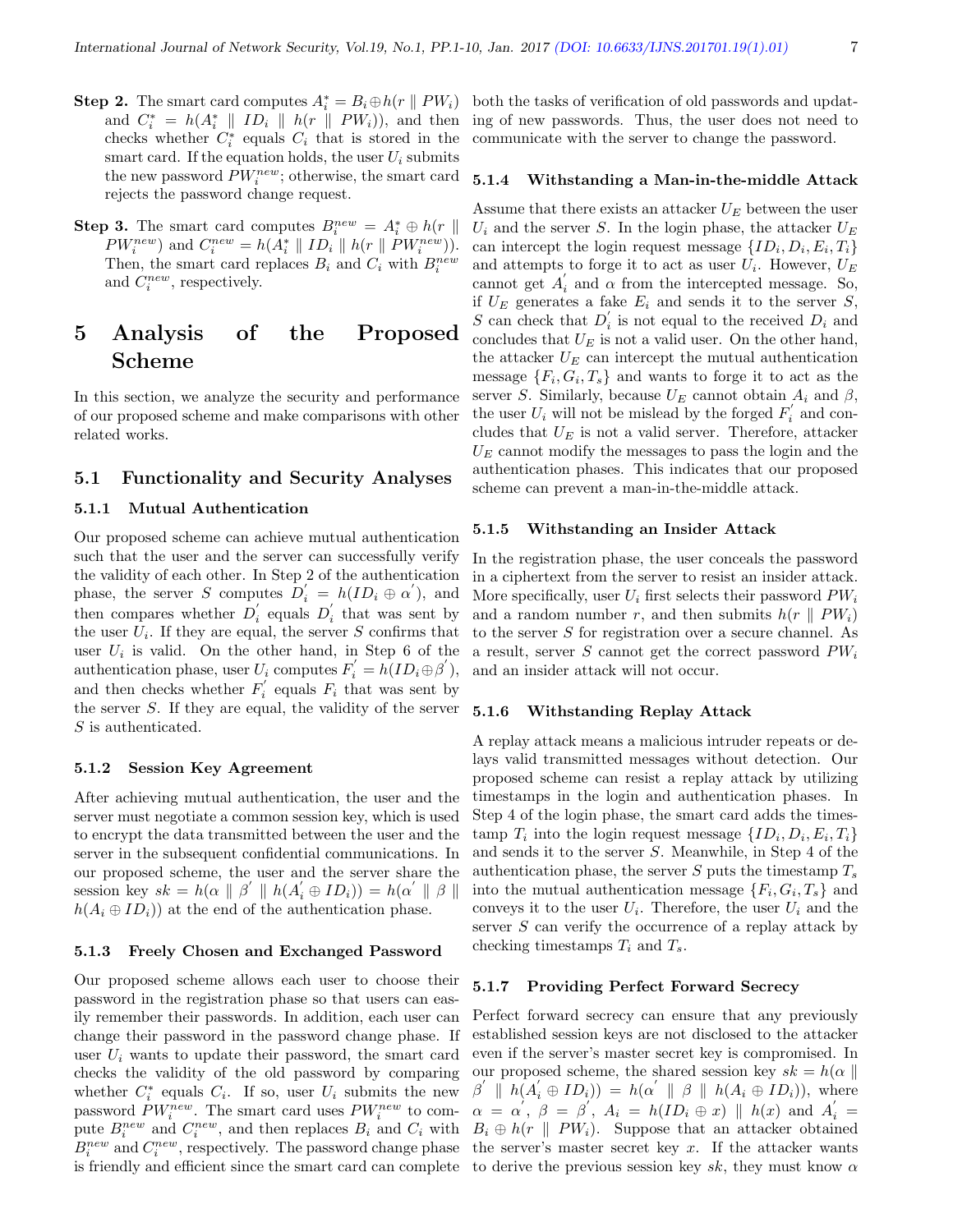|                                  | F1           | F2           | F3           | F4           | F5  | F6                   | F7  | F8  |
|----------------------------------|--------------|--------------|--------------|--------------|-----|----------------------|-----|-----|
| [6]<br>Juang et al.              | $_{\rm Yes}$ | Yes          | Yes          | Yes          | Yes | $\operatorname{Yes}$ | No  | Yes |
| Song<br><b>14</b>                | $_{\rm Yes}$ | Yes          | Yes          | Yes          | No  | $\operatorname{Yes}$ | No  | Yes |
|                                  |              |              |              |              |     |                      |     |     |
| $\left[ 2\right]$<br>Chen et al. | Yes          | Yes          | Yes          | Yes          | No  | $\operatorname{Yes}$ | No  | Yes |
| [9]<br>Li et al.                 | Yes          | Yes          | Yes          | No           | No  | $\operatorname{Yes}$ | Yes | Yes |
| 17<br>Sun et al.                 | Yes          | Yes          | No           | Yes          | Yes | Yes                  | Yes | Yes |
| 10 <sup>1</sup><br>Li et al.     | $_{\rm Yes}$ | Yes          | $_{\rm Yes}$ | Yes          | Yes | Yes                  | Yes | Yes |
| Our scheme                       | $_{\rm Yes}$ | $_{\rm Yes}$ | $_{\rm Yes}$ | $_{\rm Yes}$ | Yes | $_{\rm Yes}$         | Yes | Yes |

Table 2: Functionality comparison of our scheme and other related schemes

F1: Mutual authentication; F2: Session key agreement; F3: Freely chosen and exchanged password; F4: Withstanding man in the middle attack; F5: Withstanding insider attack; F6: Withstanding replay attack; F7: Providing perfect forward secrecy; F8: Satisfying known-key security.

and  $\beta$ . However,  $\alpha$  and  $\beta$  are not directly transmitted between user  $U_i$  and server  $S$  via the public channel, but are encrypted into the ciphertext  $D_i$  and  $F_i$ , respectively. Therefore,  $\alpha$  and  $\beta$  cannot be obtained by the attacker, which implies that our proposed scheme provides perfect forward secrecy.

#### 5.1.8 Satisfying Known-key Security

Known-key security guarantees that other session keys will not be derived by the attacker from the compromised session key. Our proposed scheme can satisfy known-key security by allowing user  $U_i$  and the server  $S$  to establish unique session keys in their different login and authentication phases. Assume that a session key  $sk = h(\alpha \parallel \beta \parallel h(A_i \oplus ID_i))$  is compromised. Since  $\alpha$  and  $\beta$  are random numbers selected by the user  $U_i$ and the server S, respectively, different values of  $\alpha$  and  $\beta$ will be selected in different sessions. As a result, even if the attacker gets sk,  $\alpha$ , and  $\beta$ , they cannot compute another session key  $sk'$  from the compromised  $sk$  without knowing  $\alpha'$  and  $\beta'$  from the other sessions. Therefore, our proposed scheme can satisfy the known-key security problem.

The functionality comparison of our proposed scheme with other related works [2, 6, 9, 10, 14, 17] is summarized in Table 2, which infers that our proposed scheme is more secure and practical than other related works.

#### 5.2 Performance Analysis

In this subsection, we evaluate the performance of our proposed scheme in terms of computational cost. Table 3 compares the computational cost of our proposed scheme and other related schemes [2, 6, 9, 10, 14, 17]. From Table 3, we can see that all of other existing schemes involve some time-consuming operations, such as modulus exponential operations, symmetric encryption/decryption operations or multiplication/division operations. In particular, among these three operations,

multiplication/division operations are faster than symmetric encryption/decryption operations while symmetric encryption/decryption operations are faster than modulus exponential operations. Fortunately, our proposed scheme only utilizes one-way hash functions, which are much faster than the mentioned three operations. Therefore, this method can significantly enhance computational efficiency while retaining higher security as shown in Table 2.

### 6 Conclusions

In this paper, we proposed a smart card based password authentication scheme to overcome the security weaknesses of Li et al.'s scheme. Our proposed scheme can achieve mutual authentication and users can freely choose and change their passwords. We prove that our proposed scheme can resist various types of attack, such as a manin-the-middle attack, insider attack, and replay attack. Furthermore, our proposed scheme has better computational efficiency than other related works.

### References

- [1] C. C. Chang, C. Y. Lee and Y. C. Chiu, "Enhanced authentication scheme with anonymity for roaming service in global mobility networks," Computer Communications, vol. 32, no. 4, pp. 611–618, 2009.
- [2] B. L. Chen, W. C. Kuo and L. C. Wuu, "Robust smart-card-based remote user password authentication scheme," International Journal of Communication Systems, in press. (http://dx.doi.org/10. 1002/dac.2368)
- [3] T. ElGamal, "A public-key cryptosystem and a signature scheme based on discrete logarithms," IEEE Transactions on Information Theory, vol. 31, no. 4, pp. 469–472, 1985.
- [4] M. S. Hwang and L. H. Li, "A new remote user authentication scheme using smart card," IEEE Trans-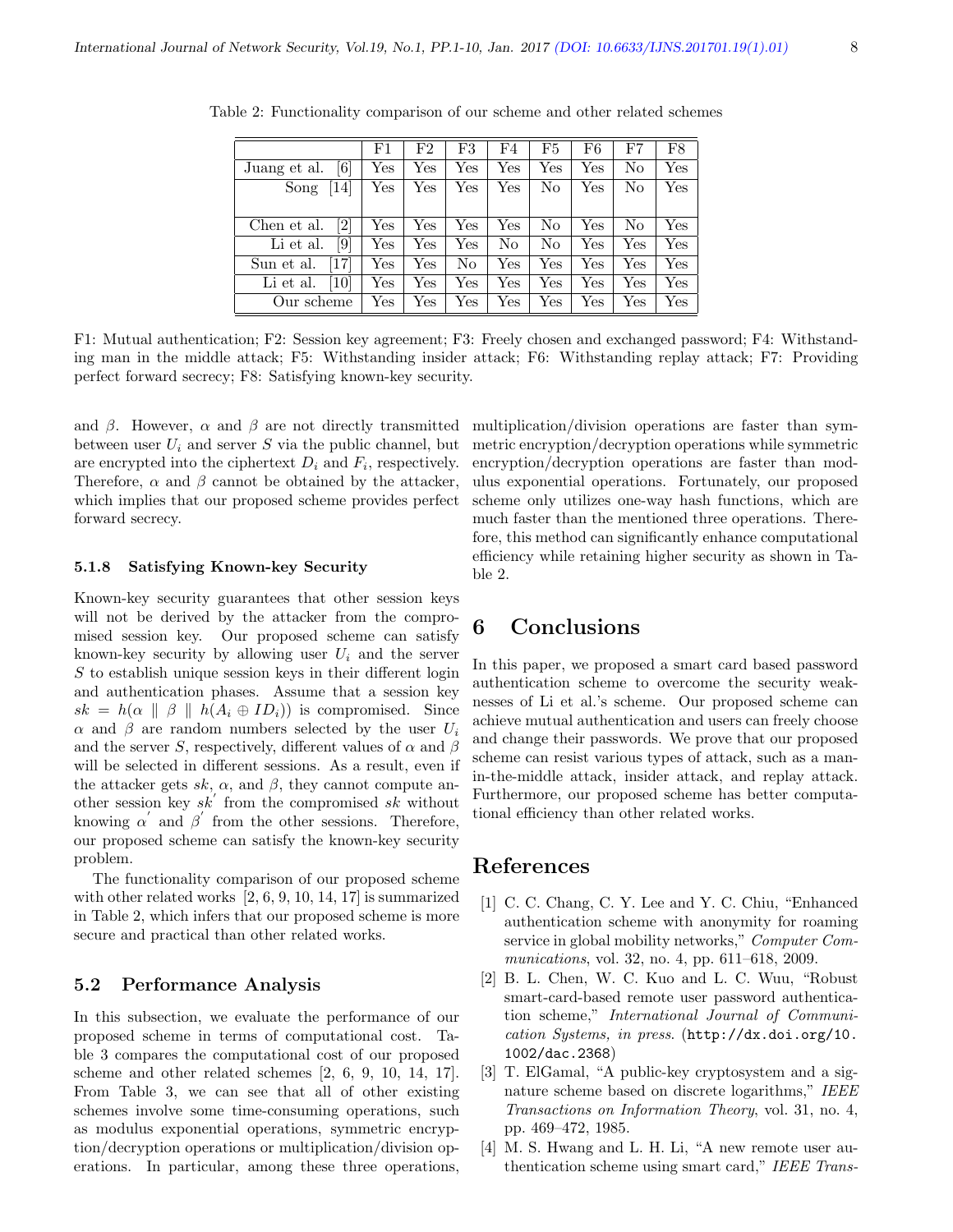|                                | C1 | C <sub>2</sub> | C <sub>3</sub> | C <sub>4</sub>   | C <sub>5</sub> | C6         |
|--------------------------------|----|----------------|----------------|------------------|----------------|------------|
| Juang et al. [6]               | 1Н | $2H+3S$        | $3H+3S$        | $4H+6S+1M$       | $1H+5S$        | $1H+5S$    |
| Song $[14]$                    |    | $2H + E$       | $3H+1S$        | $3H+1S+1E$       | Null           | Null       |
| Chen et al. $[2]$              |    | $1H+1E$        | $2H+2M+4E$     | $H+M+4E$         | $3H+2M+2E$     | $3H+2M+3E$ |
| $\lceil 9 \rceil$<br>Li et al. |    | $2H+2E$        | $4H+M+4E$      | $3H+3E$          | $3H+2M+4E$     |            |
| Sun et al. $[17]$              |    | $2H+1S$        | $4H+2M$        | $4H+1S+2M$       | 2H             |            |
| Li et al. $[10]$               | 1Н | $2H+3S$        | $8H+4S$        | $10H + 10S + 1M$ | $1H+6S$        | $1H+9S$    |
| Our scheme                     | 1Н | 3H             | 6H             | 6H               | 4H             |            |

Table 3: Computational cost comparison of our scheme and other related schemes

C1: Computational cost of the user in registration phase; C2: Computational cost of the server in registration phase; C3: Computational cost of the user in login and authentication phases; C4: Computational cost of the server in login and authentication phases; C5: Computational cost of the user in password change phase; C6: Computational cost of the server in password change phase; H: Hashing operation; E: Modulus exponential operation; S: Symmetric encryption/decryption operation; M: Multiplication/division operation; Null: Cannot provide this functionality.

actions on Consumer Electronics, vol. 46, no. 1, pp. 28–30, 2000.

- [5] W. S. Juang, "Efficient multi-server password authenticated key agreement using smart cards," IEEE Transactions on Consumer Electronics, vol. 50, no. 1, pp. 251–255, 2004.
- [6] W. S. Juang, S. T. Chen and H. T. Liaw, "Robust and efficient password-authenticated key agreement using smart card," IEEE Transactions on Industrial Electronics, vol. 55, no. 6, pp. 2551–2556, 2008.
- [7] S. K. Kim and M. G. Chung, "More secure remote user authentication scheme," Computer Communications, vol. 32, no. 6, pp. 1018–1021, 2009.
- [8] L. Lamport, "Password authentication with insecure communication," Communications of the ACM, vol. 24, no. 11, pp. 770–772, 1981.
- [9] X. Li, J. Niu, M. K. Khan, and J. Liao, "An enhanced smart card based remote user password authentication scheme," Journal of Network and Computer Applications, in press. (http://dx.doi.org/10.1016/ j.jnca.2013.02.034.)
- [10] X. X. Li, W. D. Qiu, D. Zheng, K. F. Chen, and J. H. Li, "Anonymity enhancement on robust and efficient password-authenticated key agreement using smart cards," IEEE Transactions on Industrial Electronics, vol. 57, no. 2, pp. 793–800, 2010.
- [11] J. Y. Liu, A. M. Zhou, and M. X. Gao, "A new mutual authentication scheme based on nonce and smart card," Computer Communications, vol. 31, no. 10, pp. 2205–2209, 2008.
- [12] M. Peyravian and N. Zunic, "Methods for protecting password transmission," Computer and Security, vol. 19, no. 5, pp. 466–469, 2006.
- [13] B. Schneier, Applied Cryptography (2nd Edition), New York: Wiley, 1996.
- [14] R. Song, "Advanced smart card based password authentication protocol," Computer Standards and Interfaces, vol. 32, no. 5, pp. 321–325, 2010.
- [15] S. K. Sood, A. K. Sarje, and K. Singh, "An improvement of xu et al.'s authentication scheme us-

ing smart cards," in Proceedings of the Third Annual ACM Bangalore Conference, pp. 17–22, Bangalore, Karnataka, India, 2010.

- [16] D. Z. Sun, J. P. Huai, J. Z. Sun, and J. X. Li, "Cryptanalysis of a mutual authentication scheme based on nonce and smart cards," *Computer Communications*, vol. 32, no. 6, pp. 1015–1017, 2009.
- [17] D. Z. Sun, J. P. Huai, J. Z. Sun, J. X. Li, J. W. Zhang, and Z. Y. Feng, "Improvements of juang et al.'s password-authenticated key agreement scheme using smart cards," IEEE Transactions on Industrial Electronics, vol. 56, no. 6, pp. 2284–2291, 2009.
- [18] H. M. Sun, "An efficient remote user authentication scheme using smart cards," IEEE Transactions on Consumer Electronics, vol. 46, no. 4, pp. 958–961, 2000.
- [19] T. C. Wu and H. S. Sung, "Authentication passwords over an insecure channel," Computer and Security, vol. 15, no. 5, pp. 431–439, 1996.
- [20] J. Xu, W. T. Zhu, and D. G. Feng, "An improved smart card based password authentication scheme with provable security," Computer Standards and Interfaces, vol. 31, no. 4, pp. 723–728, 2009.

Yanjun Liu received her Ph.D. degree in 2010, in School of Computer Science and Technology from University of Science and Technology of China (USTC), Hefei, China. She is currently a postdoctor at Feng Chia University, Taichung, Taiwan. Her current research interests include information security and computer cryptography.

Chin-Chen Chang received his Ph.D. degree in computer engineering from National Chiao Tung University. His first degree is Bachelor of Science in Applied Mathematics and master degree is Master of Science in computer and decision sciences. Both were awarded in National Tsing Hua University. Dr. Chang served in National Chung Cheng University from 1989 to 2005. His current title is Chair Professor in Department of Information Engineering and Computer Science, Feng Chia University, from Feb. 2005. Prior to joining Feng Chia